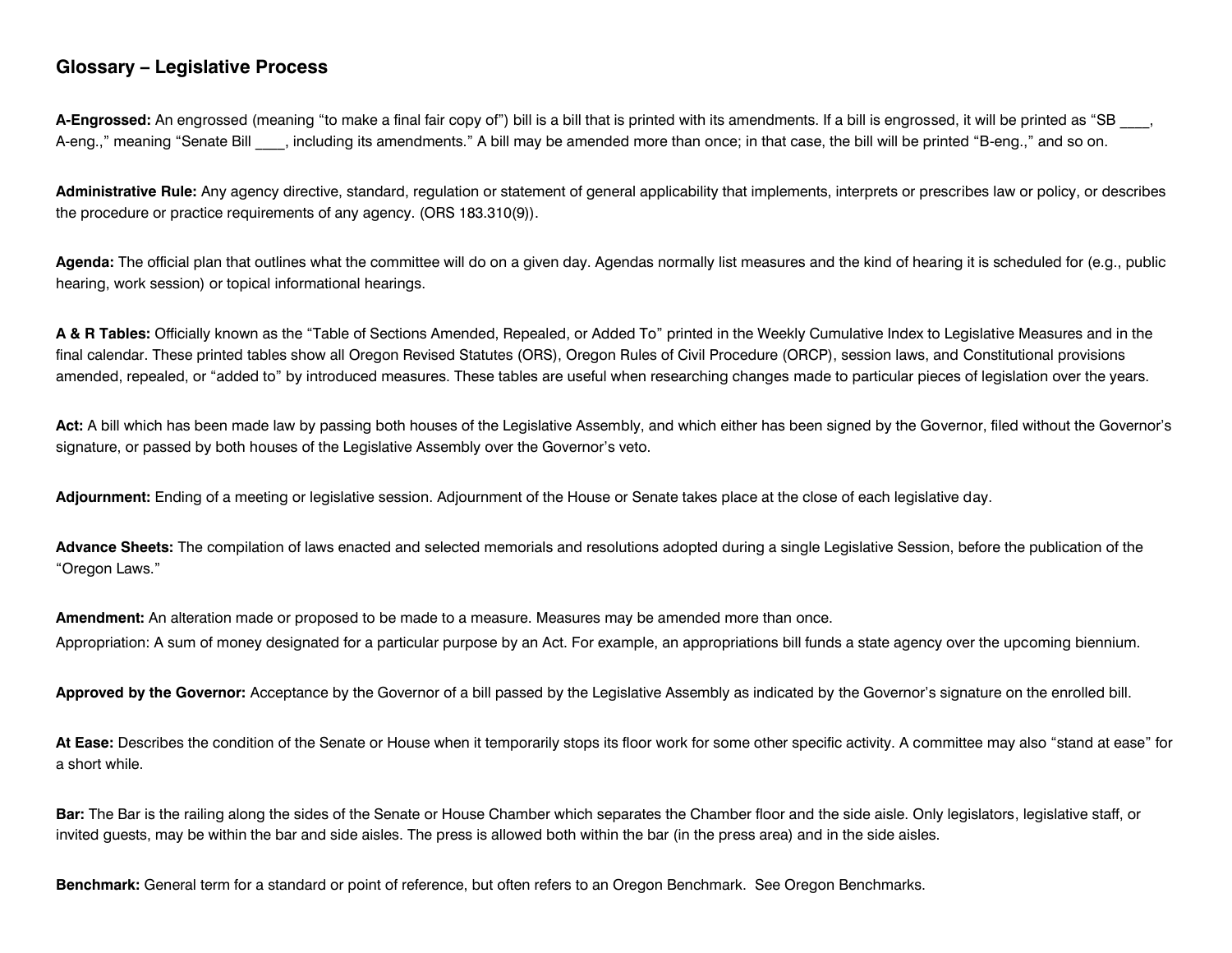**Bicameral:** A body made up of or having two houses, branches, or Chambers. Oregon, for example, has a bicameral Legislative Assembly.

**Biennial:** Occurring every two years. The Legislative Assembly creates a biennial state budget.

**Biennium:** A two-year period. Regular sessions convene twice per biennium: for 160 days in the odd-numbered year, and 35 days in the even-numbered year.

**Bill:** A measure that creates new law, amends or repeals existing law, appropriates money, prescribes fees, transfers functions from one agency to another, provides penalties, or takes other action.

**Bill Back (blue/green back):** The cover of the measure, showing the bill number, title, and sponsors. It is also used on resolutions and memorials. The covers are sometimes green, and are sometimes referred to as "green backs." They have also been referred to as "blue backs."

**Blue (pink) Sheet:** Committee Report Summary listing measures filed with the desks and eligible for floor debate. Published by the Secretary of the Senate and Chief Clerk of the House, Pink Sheets signify Senate measures eligible for floor debate and Blue Sheets signify House measures.

**Calendar Days:** The days listed on a normal seven day per week calendar, as distinguished from legislative or session days, which are those days the Legislature is in session.

**Call of the House/Senate:** A Call of the House/Senate is a means of compelling all members (unless they are excused) to present themselves to the Chamber. The Call empowers the floor staff to lock the Chamber, preventing those present from leaving, and requires the Sergeant at Arms to bring in absent members. A Call is usually requested just before a major vote is to take place or to bring a quorum to the floor to conduct other business.

**Carrier:** The legislator assigned by the Committee Chair to explain and speak in favor of a measure on the floor and to answer questions about it.

**Caucus:** "Caucus" is used as both a noun and a verb. A caucus, n., is a group of people who share something in common (e.g. they are members of the same political party, such as the Senate Republican Caucus or the Senate Democratic Caucus, or come from the same area of the state, such as the Coastal Caucus or the Eastern Oregon Caucus, or share something else in common, such as the Freshman Caucus or the Women's Caucus). When these people caucus, v., they meet to address their group's policy questions and to select political candidates for office, or political party leaders.

**Caucus Staff:** The people working for the members of a political party. In each Chamber there is a majority caucus staff and a minority caucus staff. The caucus staff helps legislators research issues and serve constituents.

**Chair:** The legislator appointed by the President of the Senate or the Speaker of the House to preside over an individual committee; for example, the Chair of the House Revenue Committee.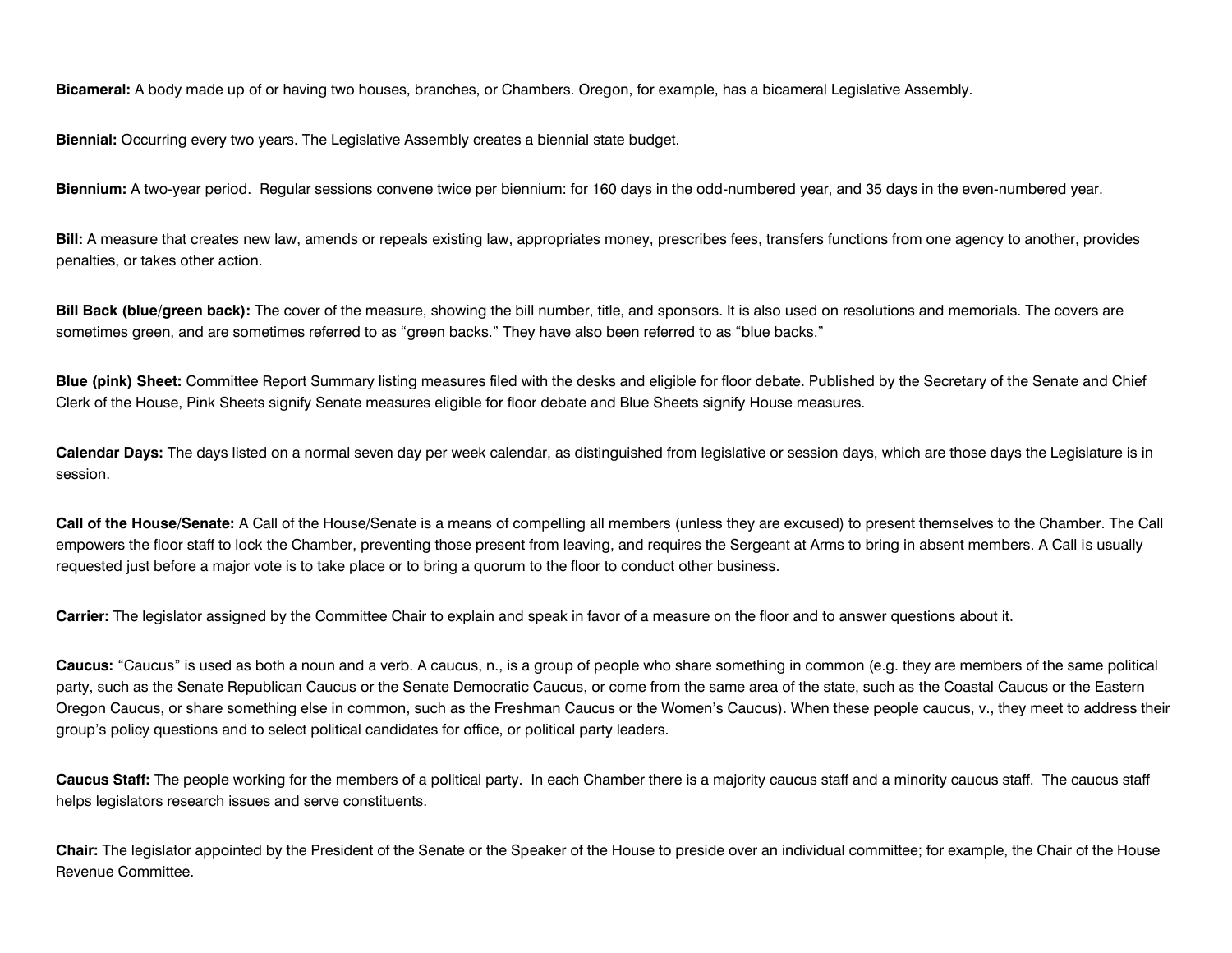**Chamber:** The official meeting place of the Senate or House.

**Chief Clerk of the House:** The chief administrative officer of the House of Representatives. The Chief Clerk is elected by the members of the House, and is responsible for keeping records of the proceedings of the House, supervising House employees, acting as parliamentarian of the House, advising members on parliamentary procedures, and preparing all House publications for printing.

**"Christmas Tree" Bill:** A "Christmas Tree" bill is generally passed late in a legislative session and contains funding for particular projects. It gains its name from the provisions or "ornaments" that are attached.

**Committee:** A group of legislators chosen to consider bills in a particular subject area and make recommendations to the full Senate or House.

**Committee Administrator:** The staff "manager" of a committee, responsible for assisting the Chair in getting agendas posted, bill management, meeting logistics, assembling background materials and information, and bill analysis.

**Committee Assistant:** Works with the Committee Administrator in providing assistance to legislative committees. The assistant is responsible for recording meetings, preparing and maintaining the committee records, and submitting reports to the office of either the Secretary of the Senate or Chief Clerk of the House.

**Committee Counsel:** Another name for a Committee Administrator who is an attorney.

**Committee Records:** Office that provides copies of minutes/recording logs, exhibits, and audio recordings of legislative committee meetings.

**Committee Reports:** A one page report made to the President of the Senate or Speaker of the House by a standing, special, or conference committee, which recommends further action on a measure, or reports the measure without recommendation.

**Committee Services:** The unit of Legislative Administration (LA) that provides non-partisan, ongoing staff research, policy analysis, and committee staff support to the Legislative Assembly. Committee Administrator and Assistants are part of this office.

**Concurrence:** Agreement by one Chamber to a proposal or action taken by the other Chamber.

**Concurrent Resolution:** A measure affecting actions or procedures of both houses of the Legislative Assembly. A concurrent resolution is used to express sympathy, commendation, or to commemorate the dead.

**Conference Committee:** A committee usually consisting of two or three members of each house, appointed by their respective presiding officers. A conference committee is appointed when one house refuses to concur with amendments to a measure adopted by the other house. Its goal is to prepare a version of the measure acceptable to both houses.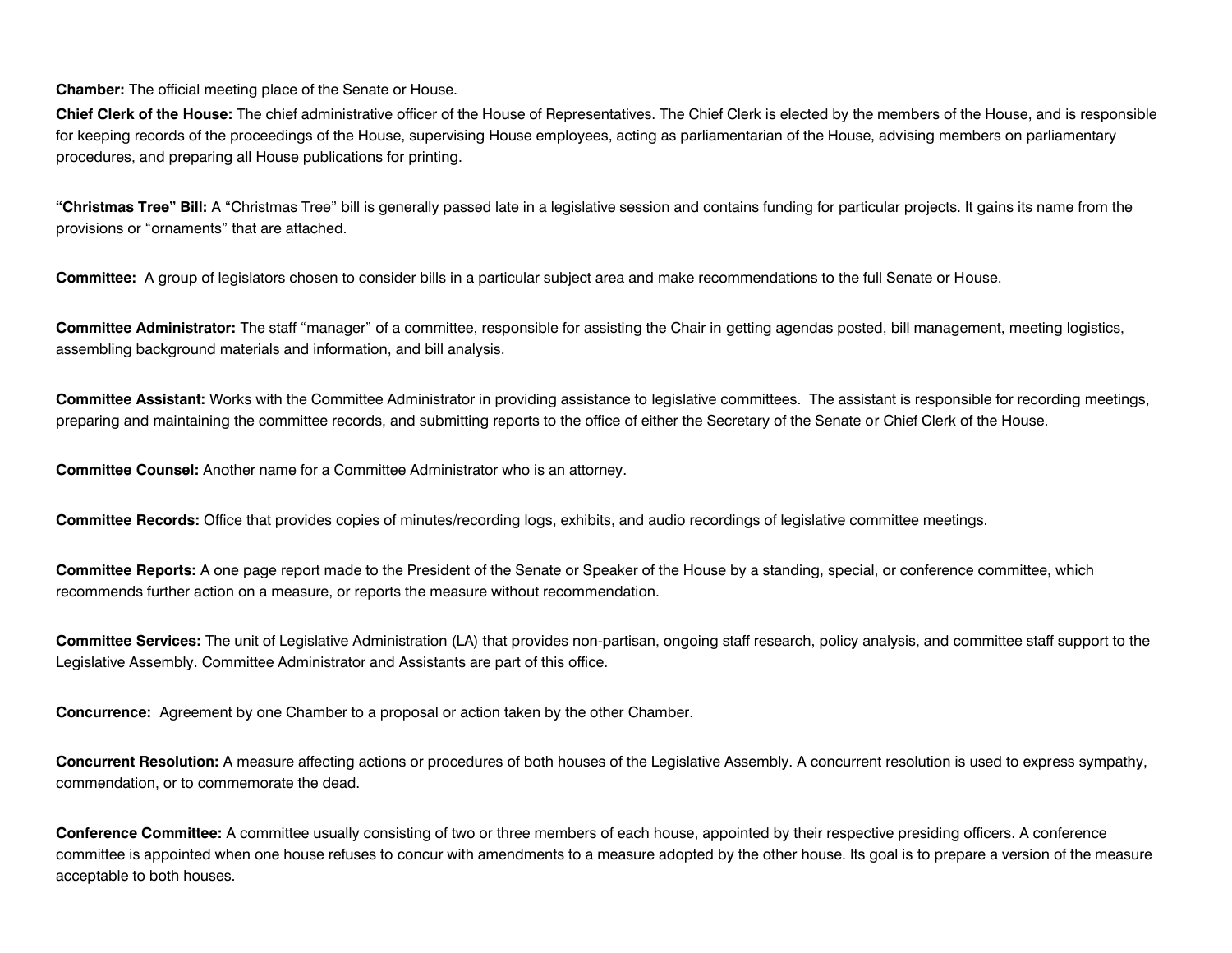**Confirmation:** Approval of a Governor's appointment by the Senate, requiring that a constitutional majority (16) of the members approve the appointment.

**Conflict:** A conflict occurs when two or more measures amend or repeal the same section of law, and the changes cannot be blended, even if the measures do not conflict in purpose. The Oregon Constitution allows the compilation of more than one amendment unless the amendments conflict in purpose. If conflicting amendments become law, the measure last signed by the Governor prevails. (Also see conflict amendment).

**Conflict Amendment:** An amendment drafted for the purpose of resolving conflicts between two or more measures.

**Conflict of Interest:** An action that could be expected to have a financial impact on the official, his or her business, or the person's relative. See ORS 244.020 (1) ("actual conflict of interest") and ORS 244.020 (12) ("potential conflict of interest").

**Consent Calendar:** In the House of Representatives, measures reported out of committee unanimously may be placed on the Consent Calendar at the recommendation of the committee. Such measures must be held at the Desk for two days prior to being scheduled for consideration. If four written objections are received, signed by members of the House, the measure is placed in its proper order on the daily calendar. Measures scheduled on the Consent Calendar are not debatable.

**Constituent:** A citizen residing within the district of a legislator (or other elected official).

**Constitutional Majority:** A majority of the membership in the Oregon Legislative Assembly: 16 votes in the Senate and 31 votes in the House of Representatives. (See: extraordinary votes).

**Continuously Appropriated:** Monies received by an agency other than from the General Fund that are deposited into a fund or account for specified uses by the agency. The amount of money that the agency can spend from the continuously appropriated fund or account is restricted by the Legislature through the budget process in the form of an expenditure limitation.

**Convene:** To officially begin a meeting of a legislative body.

**Current Service Level:** An estimate, required by law, of the cost to continue current legislatively approved programs at their current levels. The essential budget level is built on the base budget plus essential packages.

**Desk:** The station of the Secretary of the Senate and staff at the desk below the main podium in the Senate Chamber, or the station of the Chief Clerk of the House and staff at the desk below the main podium in the House Chamber.

**Desk Personnel:** The people who work at the Desks: the Secretary of the Senate, the Chief Clerk of the House, and their staff, which include, for example, the Journal Editor, Reading Clerk, and Calendar Composer.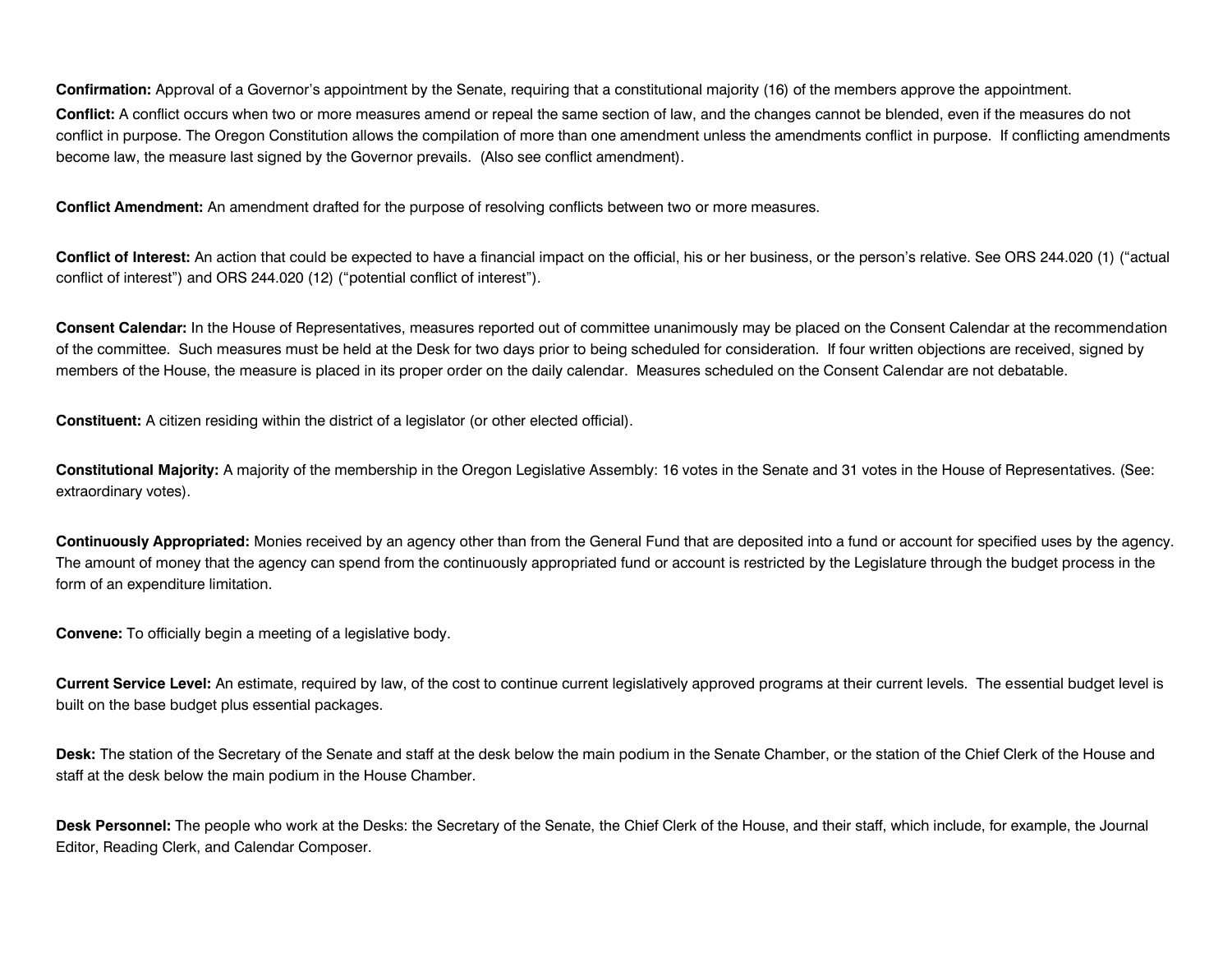**Digest:** The brief measure summary found at the top of a bill. The digest is written by Legislative Counsel.

**District:** A geographical area designated for representation by a Senator or Representative. Legislative districts are drawn to ensure that a nearly equal number of constituents reside in each legislator's district, and are re-drawn by the Legislature every ten years to accurately reflect changes in population. Each larger Senate district contains two equally-populated House districts.

**Do Pass:** The recommendation by a committee for passage of a measure, abbreviated "DP." "DPA" means "do pass with amendments."

**Drop:** Refers to submitting a committee report to the appropriate Desk after a measure passes out of committee, as in "I dropped the bill at the Desk at 2:00 p.m."

**Effective Date:** When a bill goes in to effect. "Except as otherwise provided in the Act, an Act of the Legislative Assembly takes effect on January 1 of the year after passage of the Act." (ORS 171.022) Some bills contain a clause that specifies a particular effective date; others may have emergency, sunset, or referendum clauses attached.

**Emergency Board:** The joint committee of Senators and Representatives that meets during the interim periods to address state fiscal and budgetary matters.

**Emergency Clause:** A statement added to the end of a measure that causes the Act to become effective before the accustomed date (on January 1 of the year after passage of the Act). An emergency clause either sets a specific date or is effective immediately, which means that the measure will take effect on the date it is signed into law.

**Employee Services:** The non-partisan unit of Legislative Administration (LA) that manages personnel, payroll, and recruitments for LA, the Assembly, Fiscal, Counsel and Revenue Offices.

**Engrossed Bill:** A measure that is printed with its amendments included.

**Enrolled Bill:** A final copy of a bill that has passed both houses of the Legislative Assembly and has been specially reprinted in preparation for the signatures of the President of the Senate and Speaker of the House. After these confirmatory signatures, the enrolled bill goes to the Governor.

**Executive Branch:** The branch of state government that carries out and enforces state laws. It includes state agencies and the Governor's Office, Secretary of State, State Treasurer, and Commissioner of Bureau of Labor and Industries. The other two branches of government are the Legislative Branch and Judicial Branch.

**Exhibit:** Anything submitted for the record that supplements a witness' oral testimony. An exhibit can also be a copy of a witness' oral testimony.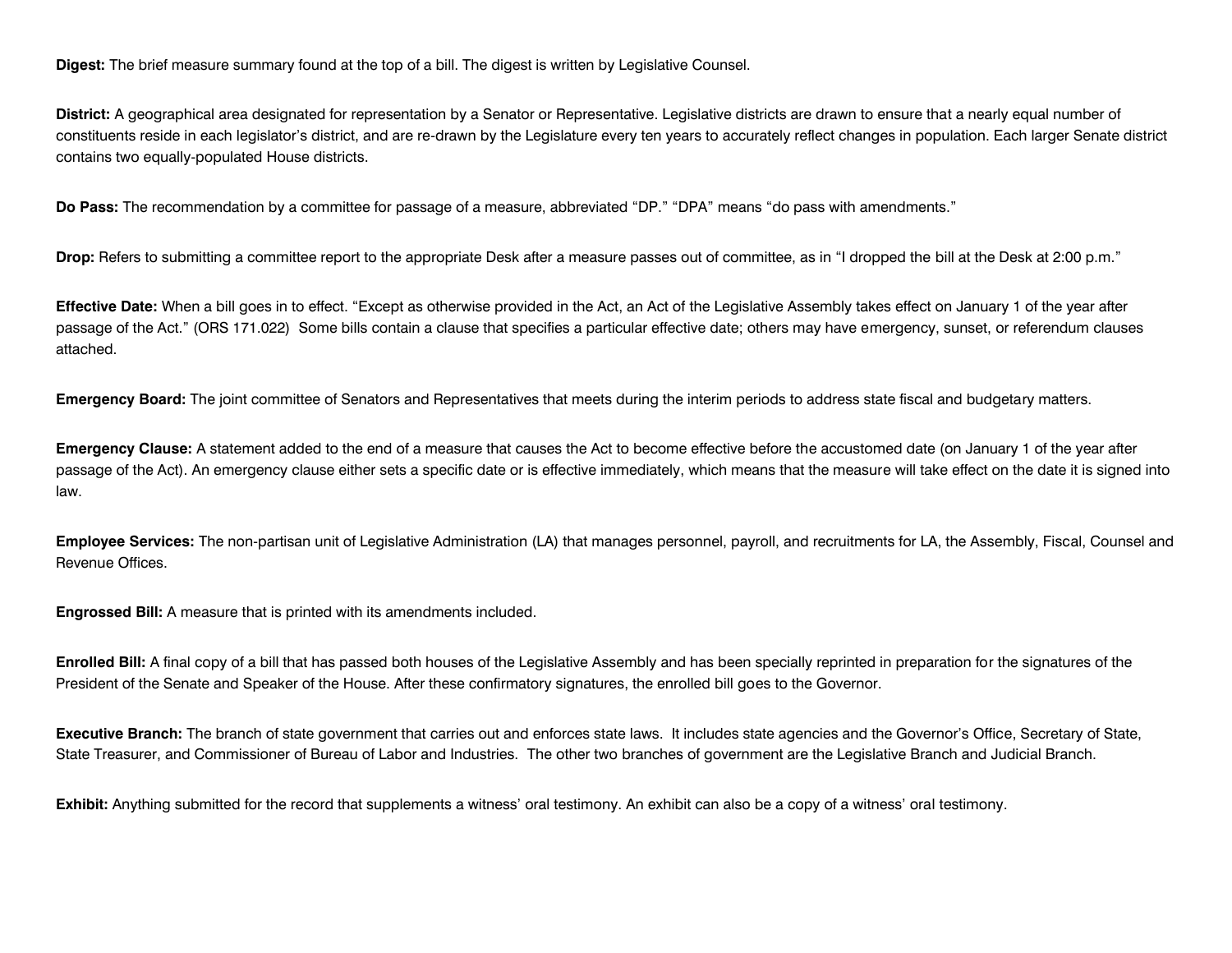**Expenditure Limitation:** A spending limit set by the Legislative Assembly directing state agencies as to the level of Other Funds, Lottery Funds, or Federal Funds they can spend in a biennium. If an agency receives more Other Funds or Federal Funds than the Legislature approved them to spend, they must obtain an increase in their expenditure limitation from the Legislature or the Emergency Board in order to spend the revenue.

**Extraordinary Votes:** The Constitution requires that bills raising revenue receive 3/5 majority for passage. The Constitution also requires that bills reducing criminal sentences, as approved by the people, requires a 2/3 majority vote for passage.

**Facility Services:** The non-partisan unit of Legislative Administration (LA) which maintains the Capitol, including heating and cooling, custodial service, and ongoing maintenance, as well as telephone service, supplies and distribution services.

**Financial Services:** The non-partisan unit of Legislative Administration (LA) that manages finances and accounting for LA and the Assembly, as well as member service and supply accounts. Financial Services is also responsible for preparing the LA and Assembly budgets.

First Reading: The recitation on the Chamber floor of the measure number and title by the Reading Clerk upon introduction of a measure in either house. After the First Reading, the measure is referred to committee by the President or Speaker.

**Fiscal Impact Statements:** An analysis of a bill done by the Legislative Fiscal Office that estimates future costs resulting from the passage of a bill.

**Floor:** The area within the bar in both the Senate and House Chambers.

**Floor Personnel:** This term refers to the Sergeant at Arms, Assistant Sergeant at Arms, and Pages who work on the floor of the Senate and House Chambers.

**Form and Style Manual for Legislative Measures:** The manual that explains the official, uniform system for preparing of all legislative measures.

General Fund: Money available for the state budget that is not dedicated to a specific agency or purpose and that can be used for general purposes of state government. Most General Fund money in Oregon derives from personal and corporate income taxes. Some revenue from liquor, cigarettes, and other sources also go into the General Fund.

**General Election:** An election involving most or all constituencies in a state (or nation) in choosing candidates for office and voting on ballot measures. In Oregon, the general election is held on the first Tuesday following a Monday in November.

**Germane:** Appropriate, relevant, pertinent. As the term is used in relation to legislation, "germane-ness" is a parliamentary determination as to whether a provision fits into a measure.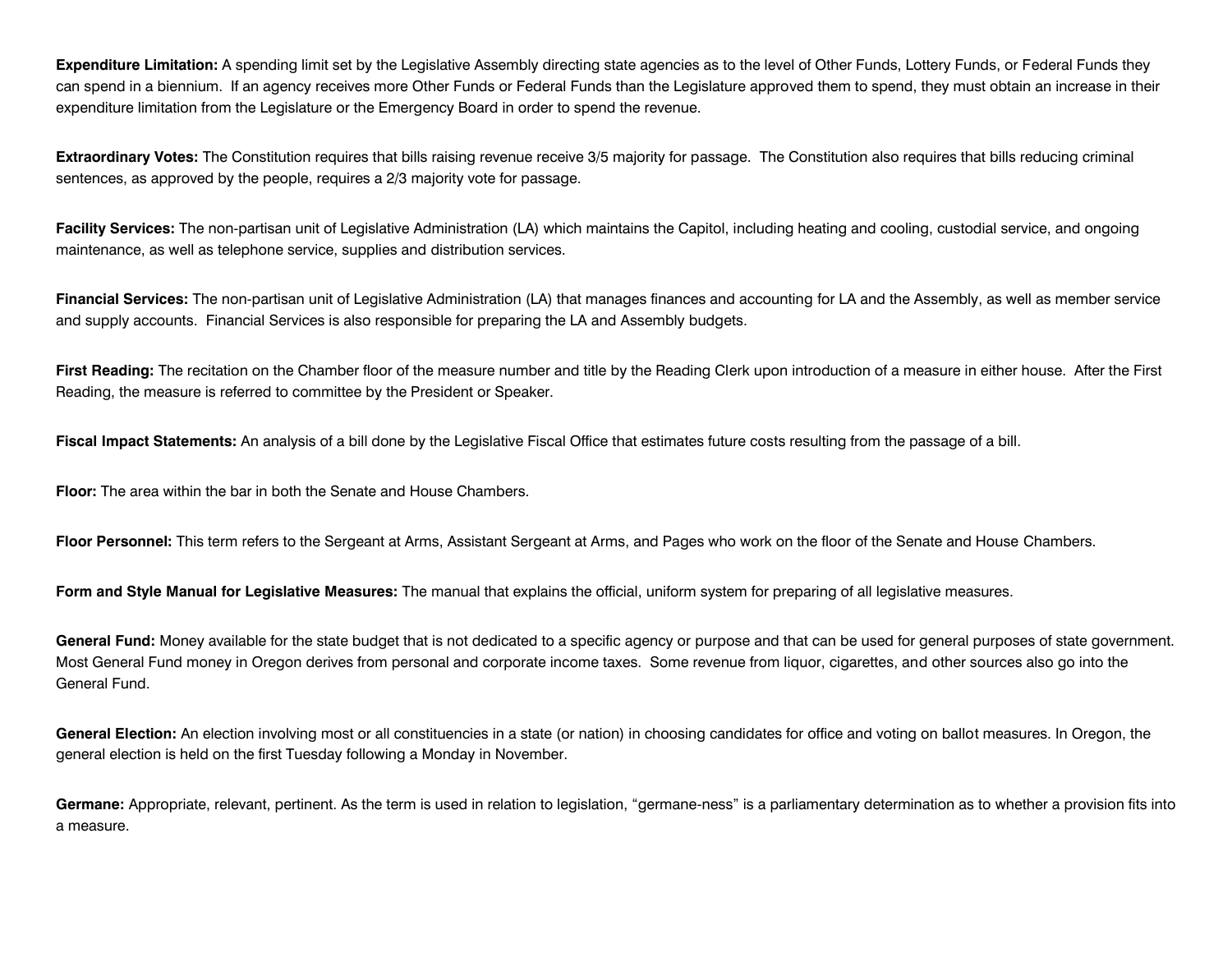**Governor's Recommended Budget:** The budget proposed by the Governor. A newly elected Governor must submit a recommended budget by February 1 after the election. Thereafter, the Governor must send a recommended budget to the Legislative Assembly by December 1 in even-numbered years.

**"Gut and Stuff":** A slang term that refers to removing the text of a measure and inserting entirely new language which, while it may change the nature of the measure completely, still must fall under the measure's title, also known as the "relating-to" clause.

**Hearing:** A public meeting of a legislative committee held for the purpose of taking testimony and/or other action concerning proposed legislation.

**House of Representatives:** The legislative body of 60 members, called Representatives, each of whom represents a district of approximately 63,851 Oregon citizens.

**Information Services (IS):** The non-partisan unit of Legislative Administration that manages all computer and media systems, including closed circuit television, within the Capitol.

**Initiative:** A procedure enabling a specified number of registered voters, via petition, to place proposed laws, changes to laws, or changes to the State Constitution on a general election ballot. In Oregon, the number of signatures required is determined by a fixed percentage of the votes cast for all candidates for governor at the general election preceding the filing of the petition. (Also see: Referendum).

**Interim:** The period of time between two sessions of the Legislative Assembly.

**Interim Committee:** A legislative committee authorized by the Legislative Assembly to study a particular subject or subjects between sessions. Interim committees are appointed by the presiding officers or established by a bill.

**Introduction:** First Reading of a bill, resolution or memorial in the Chamber of origin.

Joint Committee: A legislative committee composed of members of both houses. NOTE: Committees may also meet jointly; that is, two committees may meet simultaneously, for example, to hear testimony on matters of interest to both committees.

**Joint Legislative Schedule:** A document published daily during Legislative Sessions identifying planned committee meetings, locations, and bills scheduled to be discussed.

**Joint Memorial:** A measure adopted by both houses and used to make a request of or to express an opinion to Congress, the President of the United States, or both.

**Joint Resolution:** A measure used for proposing Constitutional amendments, creating interim committees, giving direction to a state agency, expressing legislative approval of action taken by someone else, or authorizing a kind of temporary action to be taken. A joint resolution may also authorize expenditures out of the legislative expense appropriations.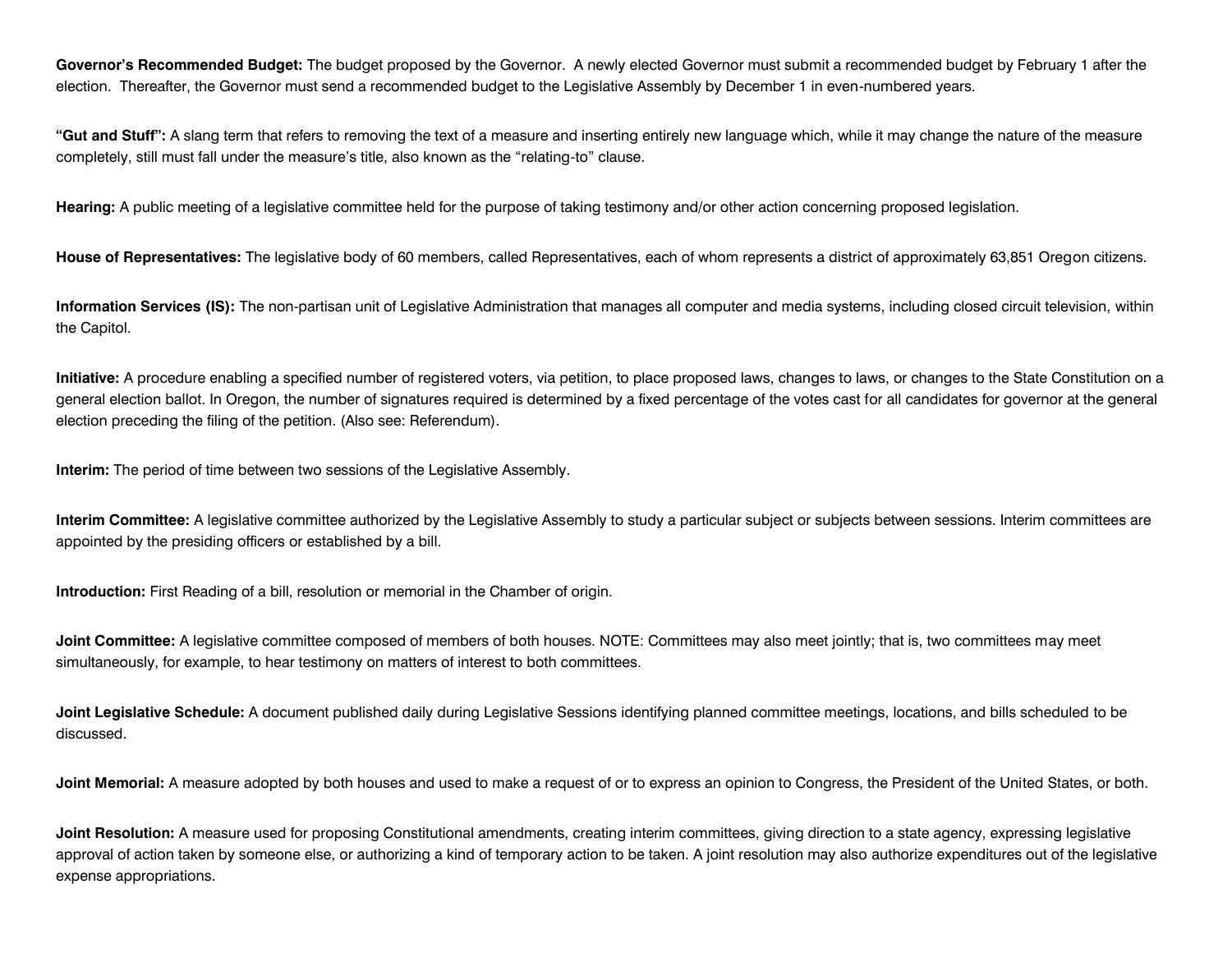**Joint Session:** A combined meeting of the House and Senate, usually taking place in the House Chamber.

**Journal:** The edited record of all proceedings in each Chamber of the Legislative Assembly, published after each Legislative Session.

**Judicial Branch:** The branch of state government that interprets the Oregon Constitution and state laws. It includes the courts of the state, with the Supreme Court having general power over all other courts. The other two branches are the Legislative Branch and Executive Branch.

**Law:** A bill that has been passed by both the Senate and House, enrolled, and approved by the Governor.

LC Draft: Refers to "legislative concept." It is a draft of an idea for legislation prepared by Legislative Counsel. Each LC draft has its own number (e.g., LC 345). If the draft is introduced as a measure, it is given a bill number instead. For example, LC 345, if introduced in the House, could become HB 2040, or whatever number assigned.

**Leadership:** The presiding elected officers of each house: the President of the Senate and the Speaker of the House. They are elected by the members of each Chamber when the body organizes for a Legislative Session following a general election. Sometimes "leadership" also refers to the majority and minority leaders, who are elected by their respective caucuses.

**Legislative Administrator:** The non-partisan chief administrative officer of the Legislative Administration Committee who coordinates the following service functions: visitor services, personnel and payroll, facilities, financial services, information systems, committee staffing, and mail and distribution for the Legislative Assembly.

**Legislative Assembly:** The Senate and House of Representatives collectively. The terms Legislative Assembly and Legislature are often used interchangeably.

Legislative Branch: The branch of state government that creates state laws. It also decides how state government will be financed. The Legislative Branch in Oregon consists of a Senate with 30 members and a House of Representatives with 60 members. The other two branches are the Executive Branch and Judicial Branch.

Legislative Counsel (LC): The bill drafter and legal adviser to the Legislative Assembly, and the chief administrative officer for the Legislative Counsel Committee. The Legislative Counsel Office also publishes and distributes Oregon Laws and edits, indexes, annotates, and publishes the Oregon Revised Statutes.

Legislative Fiscal Officer (LFO): The statutory fiscal adviser to the Legislative Assembly, and chief administrative officer for the Emergency Board, the Joint Ways and Means Committee, the Joint Legislative Audit Committee and the Joint Information Management and Technology Committee. In addition, the Legislative Fiscal Office prepares fiscal impact statements for proposed bills.

**Legislative Guide:** A directory listing the names and office locations of all members, names and room locations of all committees, a Capitol floor plan, telephone numbers, and other pertinent legislative information.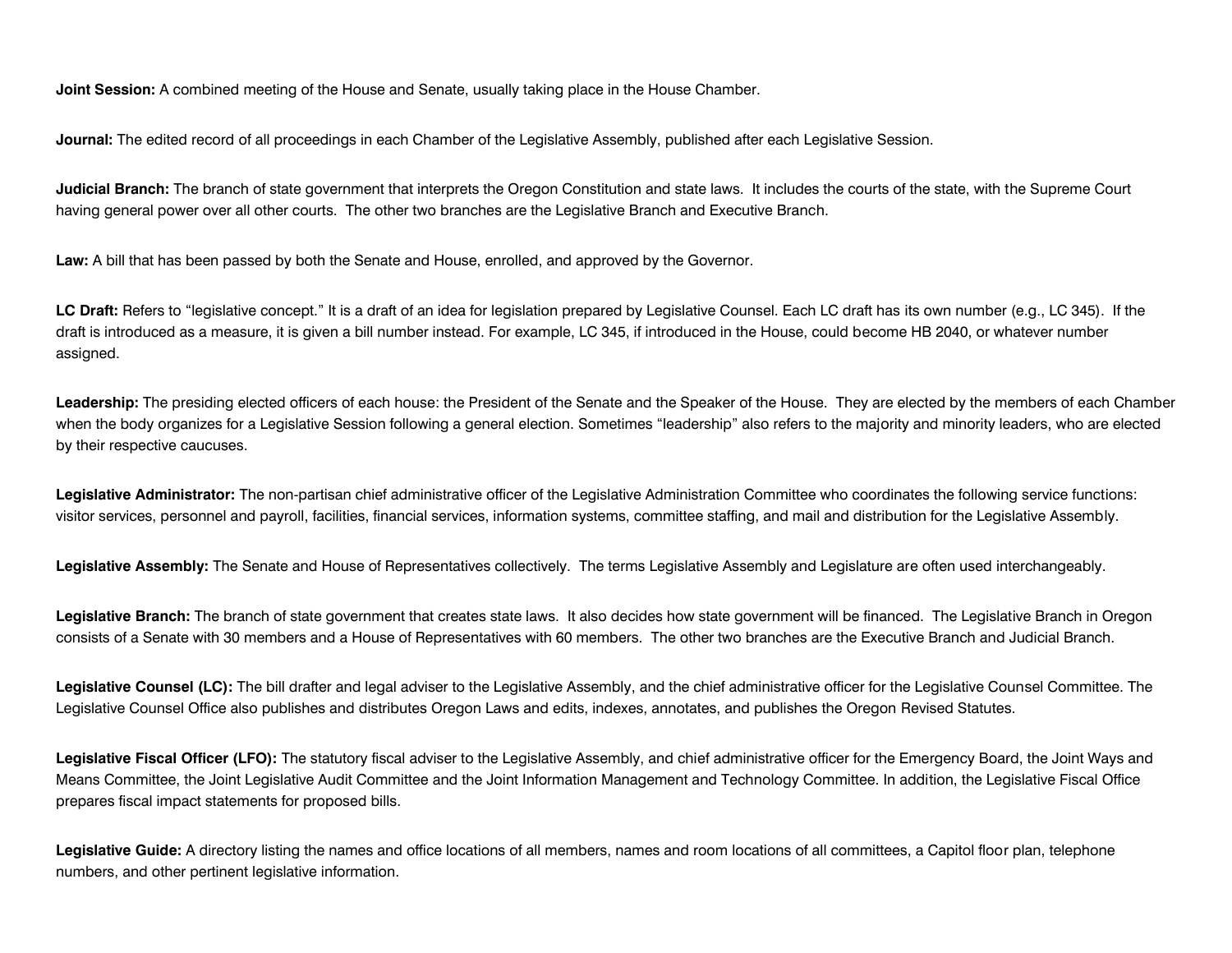**Legislative Publications and Distribution Services:** A division of Facility Services popularly known as "distribution" or "the bill room." This legislative service unit receives all printed measures, measure status reports, and digests from the State Printer and distributes these publications to legislators and members of the public on call or by mail upon request.

**Legislative Revenue Officer:** The statutory chief revenue analyst for the Legislative Assembly and chief administrative officer for the interim revenue committees and the separate standing Senate and House Committees on Revenue. In addition, the Legislative Revenue Office prepares revenue impact statements for proposed bills.

**Legislative Schedule:** See Joint Legislative Schedule.

**Legislature:** See Legislative Assembly.

**Lobbyist:** A person who is employed by an organization to represent its interests before the Legislature.

**Majority Leader:** A legislator elected by their peers to lead the party having the majority in their house. The majority leader is responsible for the development and implementation of the caucus agenda.

**Mason's Manual:** The source document for legislative parliamentary procedures. It is used in Oregon only in instances which are not provided for in the Oregon Constitution, the rules and custom of either house, or statute.

**Measure:** A written document used by the Legislative Assembly to propose a law or to express itself as a body. A measure may be a bill, a memorial, or a resolution.

**Measure Status Report:** A document published daily during a legislative session listing the measures introduced to date, the action taken on each measure, the dates of hearings and work sessions, and other legislative information. After adjournment, a compilation of every measure introduced during the session is published in the Final Legislative Measures--Status Report.

**Members Present:** Those members of a Chamber who are physically present at a daily floor session. Many votes are determined by a majority of the members present.

**Memorial:** A measure adopted by either the Senate or House (a measure adopted by both is a joint memorial) to make a request of or express an opinion to Congress or the President of the United States, or both.

**Message from the Governor:** Official communication from the Governor read during session and printed in the Journal.

**Message from the Senate (House):** An official communication from the opposite Chamber read during session and printed in the Journal.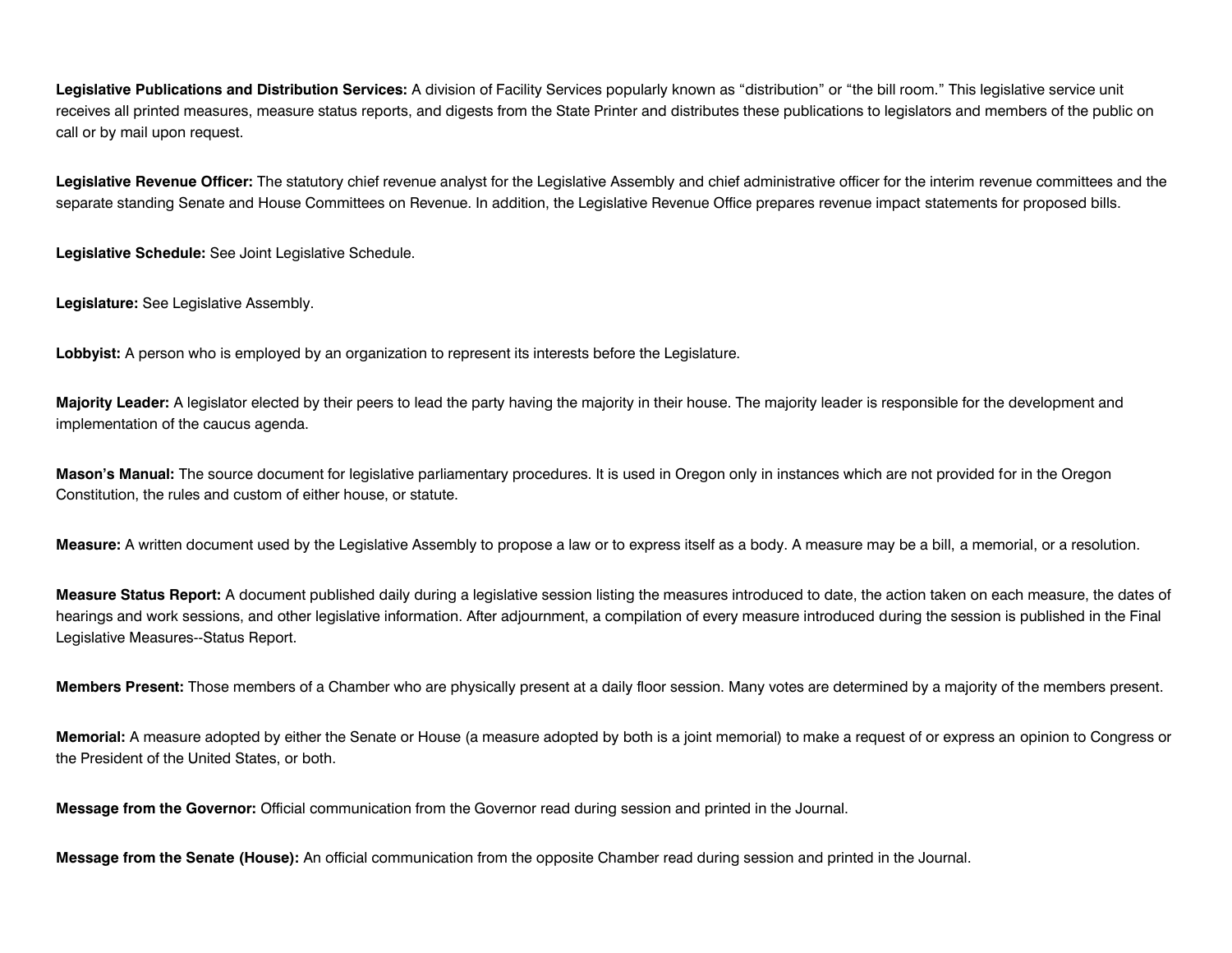**Minority Leader:** A legislator elected by their peers to lead the party in the minority in their house. The minority leader is responsible for the development and implementation of the caucus agenda.

**Minority Report:** A committee report signed by at least two committee members who are in the minority on the issue in question on a particular bill (not necessarily in the political minority party) for the purposes of officially stating their position on the issue and seeking action from their Chamber on their proposal.

**Minutes/Recording Logs:** A written record of the proceedings of a committee. By Oregon statute, the official record of a meeting is the digital recording of its proceedings. The minutes/logs accompanying it serve as an index to the contents of the recordings.

M**otion:** A formal proposal for action during debate on the floor or in committee. For example, a member may move that an amendment to a bill be adopted in committee, or that a measure be recommended for passage by the committee, or a member may move to table a measure.

**"Note from Mother":** A slang term for a note from a legislator or committee administrator authorizing Legislative Counsel to work with the person possessing the note on drafting a measure or amendments.

**Oregon Administrative Rules (OAR):** A compilation of the administrative rules of Oregon state agencies, compiled, indexed, and published by the Secretary of State's Office.

**Oregon Benchmarks:** High level measures of societal well-being identified by the Oregon Progress Board to measure the state's social, economic, and environmental progress. State agencies are expected to link to these benchmarks when developing strategic plans and budget requests.

**Order of Business:** The established sequence of activity during each floor session in each Chamber.

**Oregon Laws:** The collected laws and selected memorials and resolutions of a Legislative Session.

**Oregon Revised Statutes:** The codified laws of the State of Oregon. The ORS is published every two years. Each edition of the ORS incorporates all laws, and changes to laws, enacted by the Legislative Assembly through the odd-numbered year regular session referenced in the volume titles for that edition.

**Original Bill Folder:** The file folder that contains the official bill documentation: a copy of the bill, committee reports, staff measure summary, and fiscal and revenue impact statements. The original bill file is distributed to committee staff when the bill is referred to committee and is returned to the Desks with official documentation when the bill is reported out of committee. The Senate uses yellow folders and the House uses blue folders for original bill folders.

**Other Funds:** Money received by state agencies that does not come from the General Fund or from the federal government. Other Funds come from sources such as gasoline taxes, driver licenses fees, and fishing license fees. Other Funds may be dedicated, requiring the revenue to be spent for specific purposes. Examples of dedicated funds are park user fees dedicated to park programs and gasoline taxes dedicated to highway programs.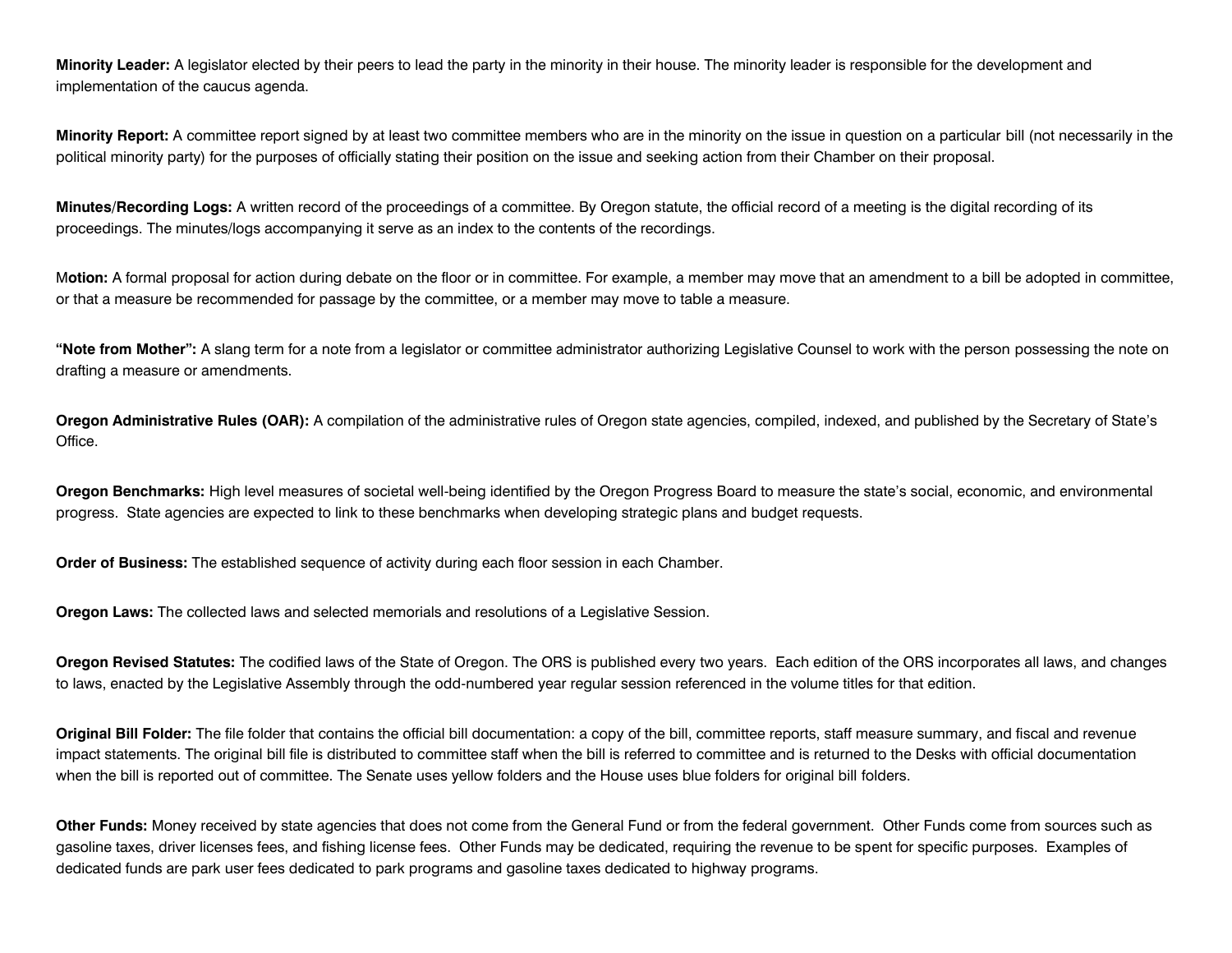**Page:** A person who works on the Chamber floor, and occasionally in committees, to distribute materials, open doors, deliver messages, and generally facilitate the legislative work flow. Honorary pages are guests of members who serve as pages for a day.

Parliamentary Inquiry: A request from the floor or from a committee member to ask a question. Typically, such questions are about parliamentary procedures or agenda items under consideration.

Passage: Favorable action on a measure before either house.

**Per Diem:** Meaning "for the day." It is an allowance made to legislators for expenses when on legislative business.

**Pink Sheet:** See Blue Sheet.

Point of Inquiry: A motion from a member on the floor or in committee in order to ask a question. Typically, questions are about such issues as parliamentary procedures or agenda items under consideration.

Point of Order: A motion from the floor or from a committee member calling attention to a breach of order or a breach of rules.

Point of Personal Privilege: A way in which a legislator can get the attention of the presiding officer on the floor of either Chamber. It is used when some question requires immediate consideration such as raising the question of no quorum.

Postpone/ Postpone Indefinitely: A motion from the floor to postpone further consideration of a bill. A motion to postpone will contain a time certain for further consideration. A motion to postpone indefinitely does not contain a time certain and, in most cases, bills that are indefinitely postponed are not heard again.

**Precedent:** Precedents are previous interpretations of rulings by presiding officers and/or appeals by the body on specific rules.

**Prefiled Bill:** A bill that a legislator requests to be drafted during the interim between legislative sessions. The bill is introduced and given a number on the first day of the next legislative session.

**Presiding Officer:** The person elected to direct the activities of a Chamber. (Another term for President or Speaker).

**President of the Senate:** The presiding officer of the Senate, elected by a majority of members of the body.

**President Pro Tempore:** President "for a time": a Senator elected to serve as the temporary presiding office in the absence of the President of the Senate. If the office of the President of the Senate becomes vacant, the President Pro Tempore becomes the President until a new President is elected.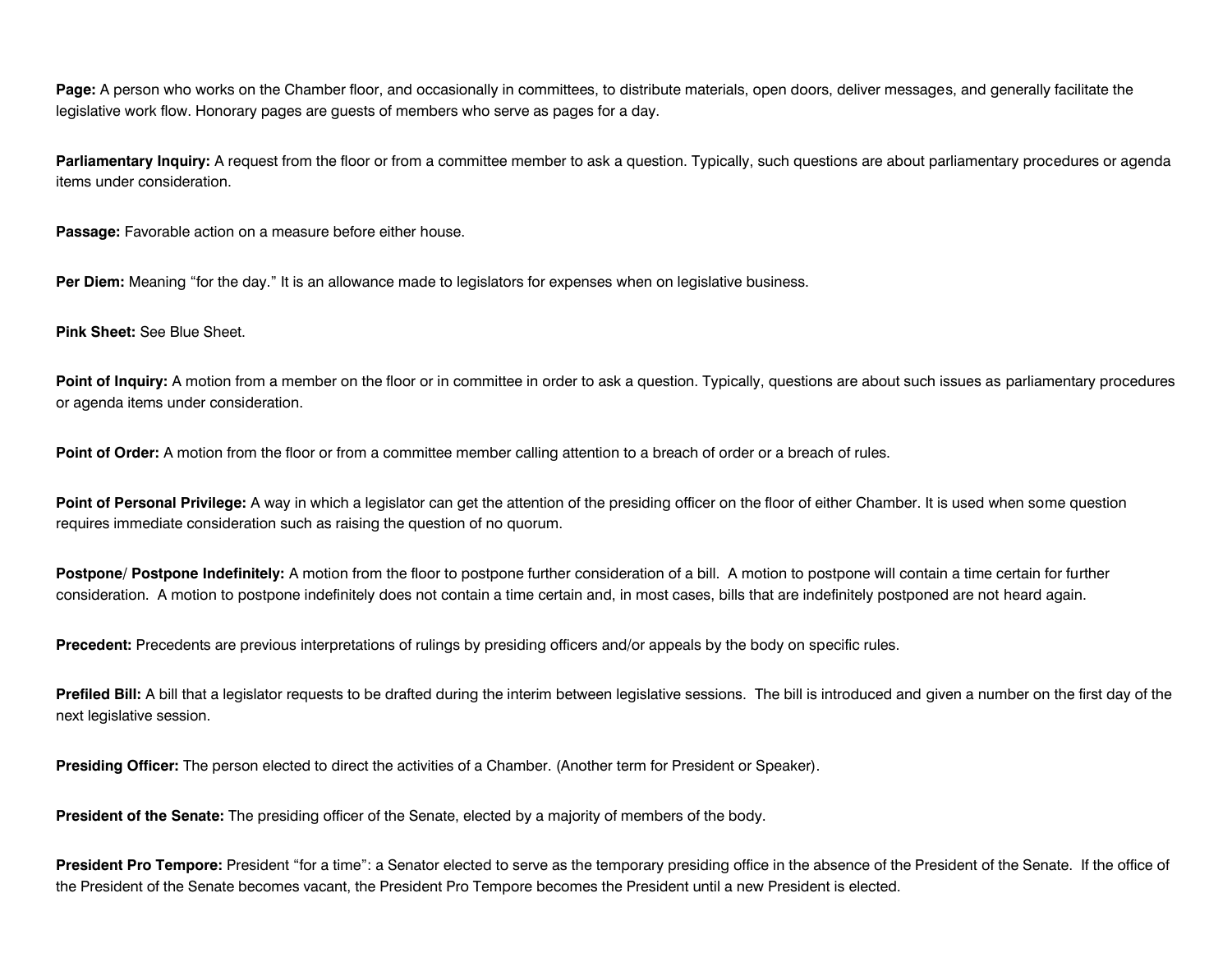**Previous Question:** A motion to close debate and bring the pending question to an immediate vote.

**Primary Election:** A preliminary election in which the registered voters of a political party nominate candidates for office. A political party may allow registered independents or unaffiliated voters to vote in a primary election.

**Propositions and Motions:** A customary, traditional order of business on the floor where legislators may make a motion if they wish.

**Quorum:** The number of members required to be present before business can be transacted in the Senate, House, or a committee. In the Senate, 20 members must be present; in the House, 40 members; and in committees a constitutional majority constitutes a quorum. NOTE: If a quorum is not present, the chair can convene the committee as a subcommittee for the purposes of taking testimony ONLY.

**Quorum Call:** The method used to determine if a quorum exists.

**Ratify:** To approve and make valid.

**Reapportionment:** See Redistricting.

**Reading Clerk:** A House or Senate staff member responsible for reading bills and recording votes on any question or motion before the body.

**Recess:** A break in a daily legislative session. A committee may also recess for a period of time before resuming later in the same day.

**Reconsideration:** The process for taking a second vote on a measure. A motion to reconsider must carry before a second vote can be taken. A bill may be reconsidered by a committee after being voted out of committee, if it has not yet been dropped at the Desk. A vote on a bill may also be reconsidered on the floor.

**Redistricting:** The redrawing of legislative and congressional district boundaries following the federal census to reflect changes in population distribution. In Oregon, the Legislature is responsible for Congressional and Legislative redistricting. If the Legislature does not agree on a redistricting bill or does not obtain the Governor's signature on such a bill, the authority transfers to the Secretary of State.

**Referendum:** The submission of a measure passed by the Legislature to a vote of the people. In Oregon, either the Legislature or citizens, by petition, may cause a measure passed by the Legislature to be placed on the ballot for a vote. In the case of a legislative referral, both houses of the Legislature must vote to refer the measure. Such referrals cannot be vetoed by the Governor. In the case of a citizen referendum, supporters of the referendum must obtain a specified number of signatures from registered voters. The number of signatures required is determined by a fixed percentage of the votes cast for all candidates for governor at the general election preceding the filing of the petition. Any change to the Oregon Constitution passed by the Legislature requires referral to voters. (See also: Initiative).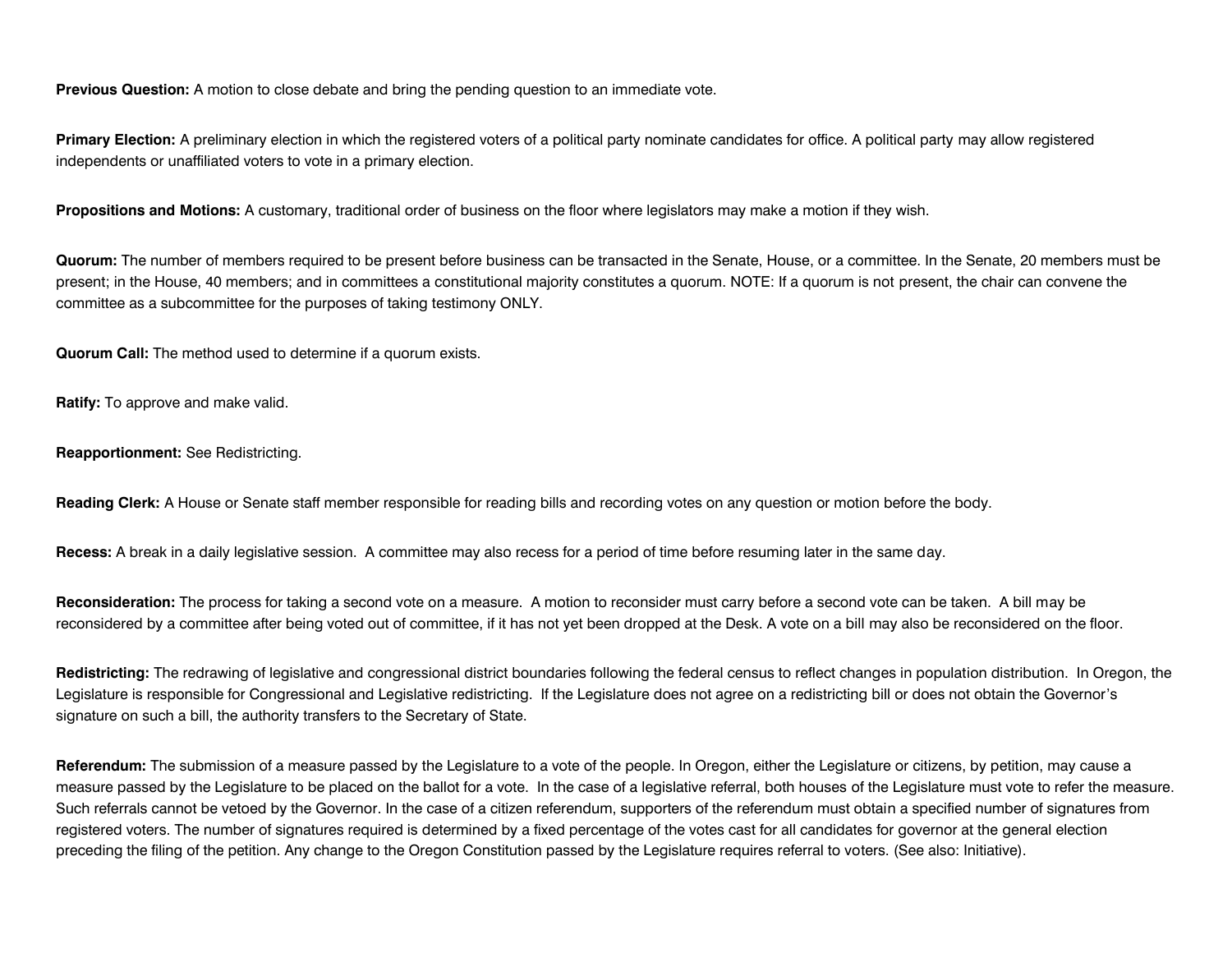**Referendum Clause:** A clause added to the end of a measure that causes the measure to be referred to a vote of the people for approval before it takes effect. The referred measure goes on the ballot at the next general election unless the Legislative Assembly calls a special election for the vote.

**Refer:** To direct a bill to a committee (e.g., HB 2000 was referred to the Ways and Means Committee).

**Relating-to Clause:** The title of a bill begins with the phrase "Relating to" and expresses the subject of that bill. For example, HB 2000, relating to charter schools. In Oregon, a bill may only address one subject, and for this reason the relating-to clause becomes an important element of the bill.

**Remonstrance:** A protest. It is a Constitutional right of legislators that "any member of either house shall have the right to protest, and have his protest, with his reasons for dissent, entered on the journal." (Oregon Constitution, Article IV, Section 26).

**Report Out:** To return a measure from a committee to the Senate or House Desk with or without recommendation as to further action.

Resolution: A measure used by the Senate or House (a measure used by both would be a joint resolution) to take an action that would affect only its own members, such as appointing a committee of its members, or expressing an opinion or sentiment on a matter of public interest.

Revenue Impact Statement: An analysis of a bill done by the Legislative Revenue Office that identifies any potential state or local revenue changes that might result from the bill's passage.

**Roll Call:** A recitation by the Reading Clerk of each legislator's name, done at the beginning of a floor session, during a Call of the Senate or House to identify those present, or during a vote of the Senate.

**Rules:** The written procedures by which the Senate, the House of Representatives, or a committee governs its meetings. Rules are formally adopted at the first convening of the Legislative Assembly or of a committee, and require a vote (with at least a quorum of members present) for official adoption.

**Second Reading:** Like the First Reading, a recitation of the measure's number and title by the Reading Clerk. Second Reading occurs after the measure has been referred to committee, worked on, and reported back to the floor for a vote.

**Secretary of the Senate:** The chief administrative officer of the Senate. The Secretary of the Senate is elected by the members of the Senate, and is responsible for keeping records of the proceedings of the Senate, supervising Senate employees, acting as parliamentarian of the Senate, advising members on parliamentary procedure, and preparing all Senate publications for printing.

**Senate:** The legislative body consisting of 30 members, called Senators, each representing districts of approximately 127,702 Oregon citizens.

**Sergeant at Arms:** Staff appointed by each house to maintain order within that Chamber.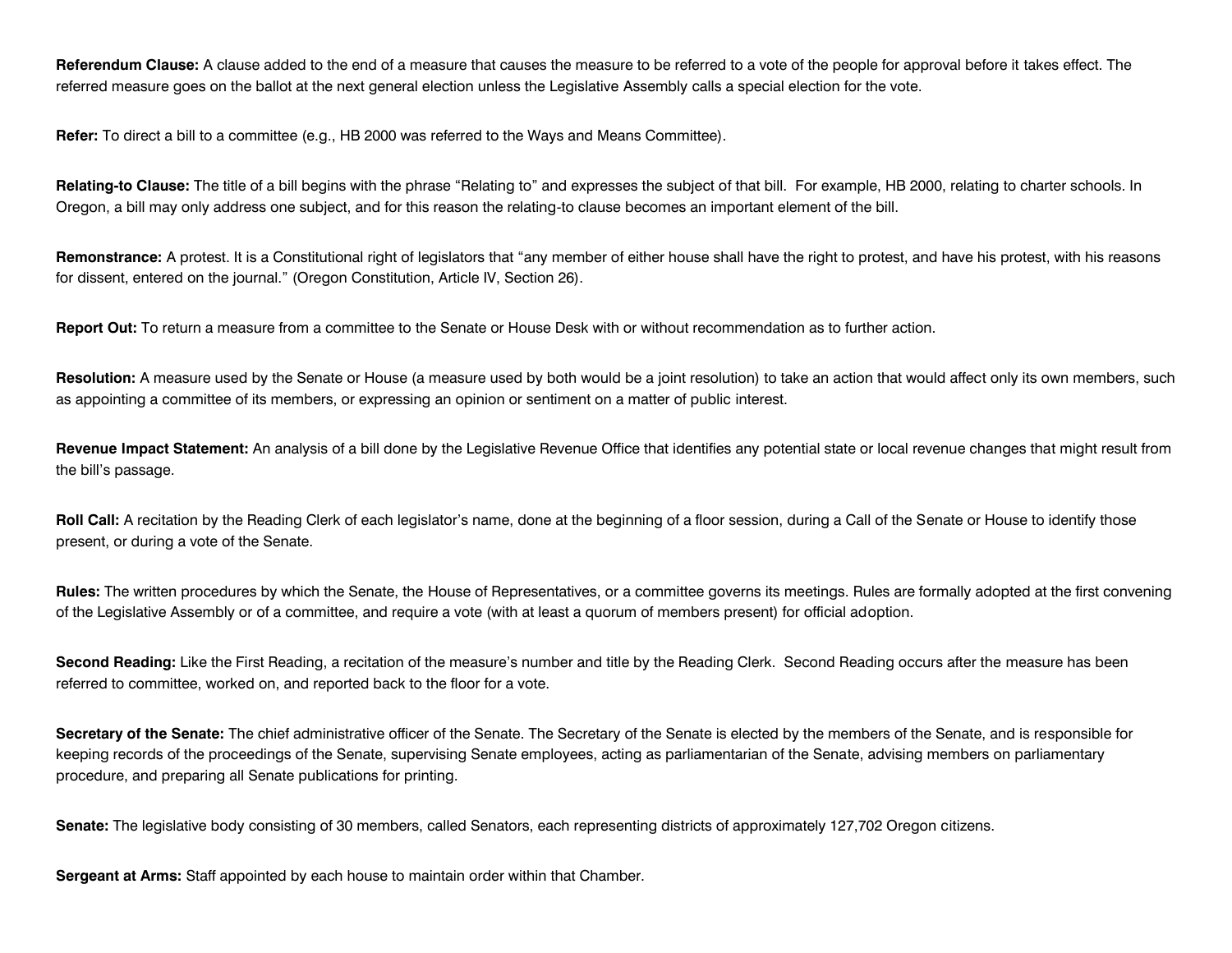**Session:** The period of time in which the Legislative Assembly officially convenes. Regular sessions convene each February and may last 160 days in odd-numbered years and 35 days in even-numbered years.

Session Laws: Officially called the "Oregon Laws," the session laws are a compilation of laws enacted and selected memorials and resolutions adopted during a single session. They are published in bound volumes with tables and an index.

**Sine Die:** "Without fixing a day for a future meeting"--the last day of a Legislative Session.

**Speaker of the House:** The presiding officer of the House of Representatives, elected by the members of the House.

**Speaker Pro Tempore:** A Representative elected to serve as the temporary Speaker in the absence of the Speaker of the House.

**Special (select) committee:** A committee authorized by Senate or House Rules to study a limited subject.

**Special Session:** A convening of the Legislative Assembly called by the Governor or a majority of the members of the Legislative Assembly, at a time other than during a regular session. Typically, special sessions of the Legislative Assembly are called for the purpose of addressing a specific state problem or issue.

**Sponsor:** The legislator(s), state agency, or legislative committee that introduces a measure. The name of this person or committee is printed at the top of the measure.

**Staff Measure Summary:** A brief, impartial description of a measure that must accompany the measure when it is reported out of committee.

**Standing Committee:** A permanent committee during a session authorized by Senate or House Rules.

**Status Report:** See Measure Status Report.

**Statute:** A codified law. NOTE: "Codify" means "to arrange laws systematically." A codified law is one that has been incorporated into that section of the ORS that it amends, modifies, or accompanies.

**Statutory Committee:** A legislative committee established by statute.

**Subcommittee:** A subordinate committee composed of members appointed by the chair (or by Senate or House leadership) from the full committee. A subcommittee usually considers a narrower range of topics than the full committee, and generally is authorized only to make recommendations to the full committee.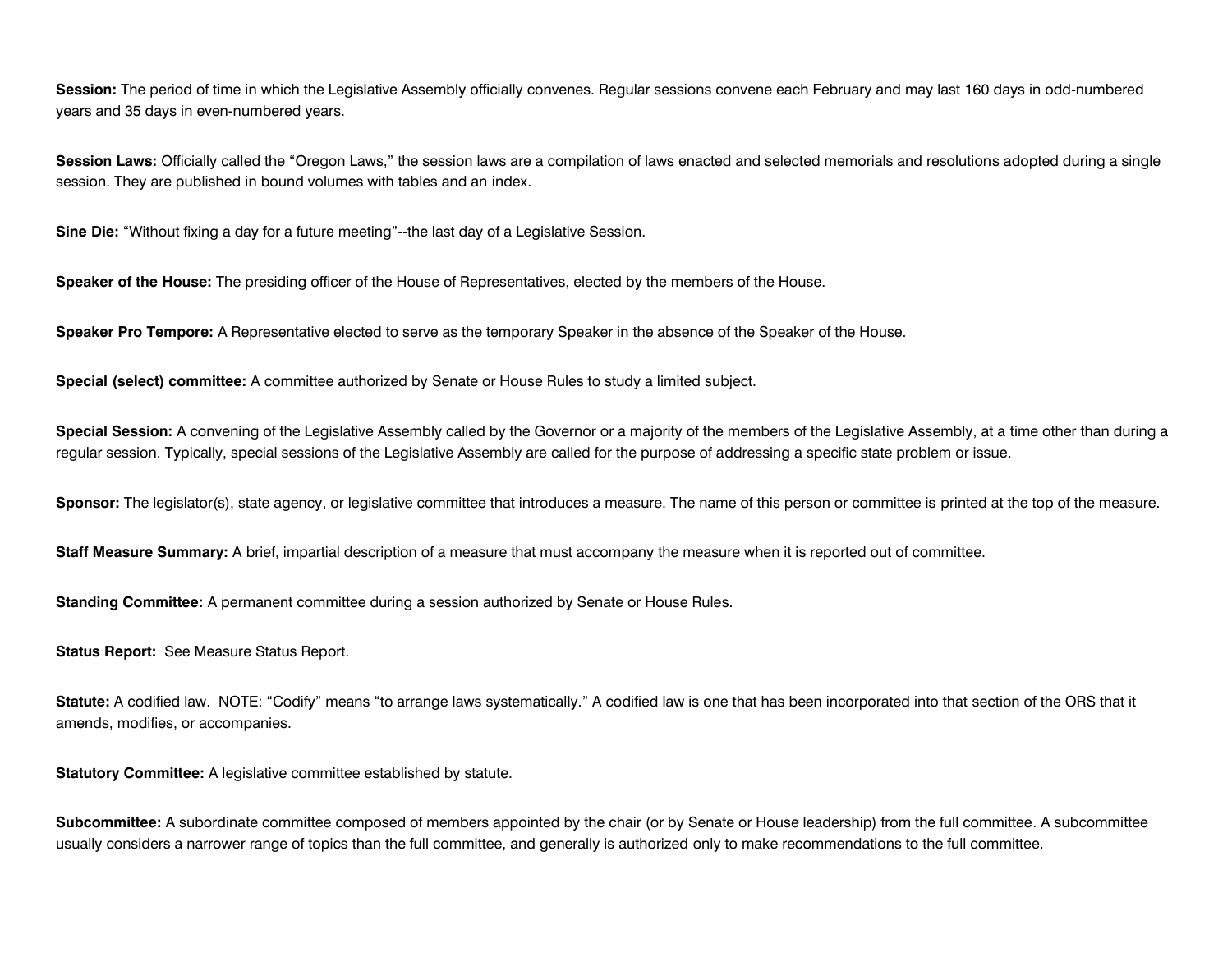Subsequent Referral: When the President or Speaker designates a bill to go to two committees, one after the other (e.g., a tax measure might first be referred to a committee to consider the substantive issues, and then to the Revenue Committee to consider the revenue issues).

Substitute Measure: A measure submitted by a standing committee as a substitute for a measure referred to it. It is treated in the same manner as an amendment if it is germane to the title and subject of the original measure.

**Summary:** The measure summary or digest found printed near the top of a bill.

**Sunset Clause:** A statement added to the end of a measure which causes the act to "sunset," or become ineffective, after a certain date.

**Table:** "Table" is used as both a noun and a verb. Tables, n., are found at the back of the calendars, and display legislative information in a variety of ways. Table, v., is used in reference to stopping bills from further action in committees or on the floor. A bill is tabled by a majority vote, after a non-debatable motion from a member.

Task Force: A legislative committee authorized by legislative leadership to study a specific subject for a specified period of time. A task force may contain lay members and is different from a committee in that it typically considers a narrow subject within a broader topic area; for example a task force might consider mental health in Oregon rather than health issues in Oregon.

**Third Reading:** As in First or Second Readings, a recitation of a measure's number and title by the Reading Clerk on the floor before a final vote by either Chamber.

**Third Reading Calendar:** A publication devoted exclusively to listing all measures on the agenda for Third Reading and final passage on a given day. It lists the measures in order, and includes measures scheduled for consideration under Propositions and Motions and, in the Senate, action on Executive Appointments.

**Time Certain:** A means of designating a definite time for a certain activity, for example, to hear a particular bill.

**Unfunded Mandate:** A requirement that a lower level of government provides a program or performs an activity with their own resources. Under a federal mandate, the federal government may require a state or local government to provide a service and not provide the federal funding to pay for it. Under a state mandate, the state may require a local government to provide a service, but under the Oregon Constitution, the local government is not required to comply with certain new state mandates unless the state pays the costs of the new services. The Constitution provides exceptions.

**Veto:** An action by the Governor in disapproval of a measure that has passed both houses. After a veto, the bill is returned to the house of origin with written objections. A Governor's veto may be considered by both houses, and if the bill is again passed by two-thirds of the members present, it is considered overridden and becomes law. A veto must be considered at the very next Legislative Session following the veto.

**Vice-Chair:** A committee member chosen by the President or Speaker to serve as the committee chair in the chair's absence.